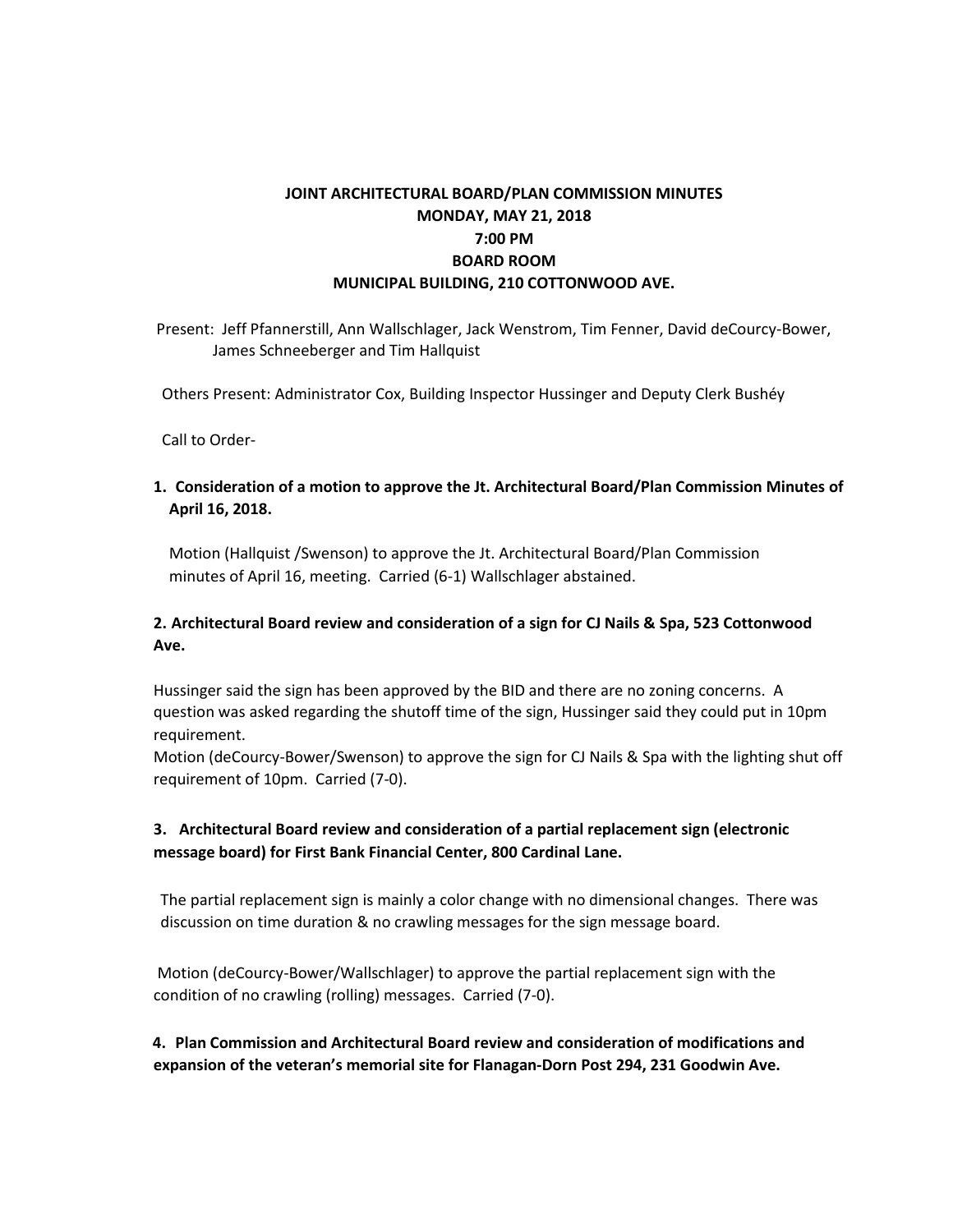Financial officer Mike Steger was present to explain the modifications and expansion. The original veteran's memorial site was put up in 1953 and the red cedar from the original site is falling down. Following are the proposed changes:

- 1. Keep the towers, remove the red cedar and replace with a sandstone backdrop with a patriotic message
- 2. Install pedestal base for mounting a bronze soldiers cross.
- 3. Replace flag pole with 25 ft. flag pole.
- 4. Pour concrete base on north end of building and top with pavers.
- 5. Put up 2 ft. fieldstone wall at North end of building, embedded with granite military plaques. Locate plaques on front of wall directly in front of 5 20' high flags.
- 6. Put in a fire pit for retiring flags.
- 7. LED lighting on flagpoles and soldiers cross.
- 8. Maintain a 4' wide area the length of the north wall to be used for shrubs/plantings.
- 9. Install 2 granite benches for resting or mediation.

There was discussion on alternate spot for snow storage location as new memorial is location for snow storage from parking lot during the winter.

Motion (Fenner/Wenstrom) to approve modification and expansion of Veteran's memorial site for Flanagan-Dorn Post 294. Pfannerstill brought up the subject of a fire pit cover. Pfannerstill asked to make an amendment to the motion for a fire pit cover. Motion (Fenner/Wenstrom) to accept amendment to motion. Carried (7-0). Motion to approve modification and expansion of veteran's memorial site of Flanagan-Dorn Post 294 with amendment of fire pit cover requirement. Carried (7-0).

# **5. Plan Commission and Architectural Board review and consideration of construction of a building addition for Lake Country Caring, 603 Progress Dr.**

Carrie Glapinski from Lake Country Caring was present to explain the addition. Lake Country Caring purchased the building in 2005 and an addition with a flat roof was added in 2014. The proposed addition would have a pitched roof and would be replacing the old addition. The exterior and color would be the same and the parking lot would be expanded. The new addition would be for storage only as they are now accepting furniture and appliances. There was brief discussion on stormwater management and parking.

Motion (Hallquist/Wallschlager) to approve the building addition for Lake Country Caring, 603 Progress Dr. Carried (7-0).

## **6. Plan Commission review and consideration of a land division options for the vacant property west of the end Badger Drive and Eagle Pass (Hammer property).**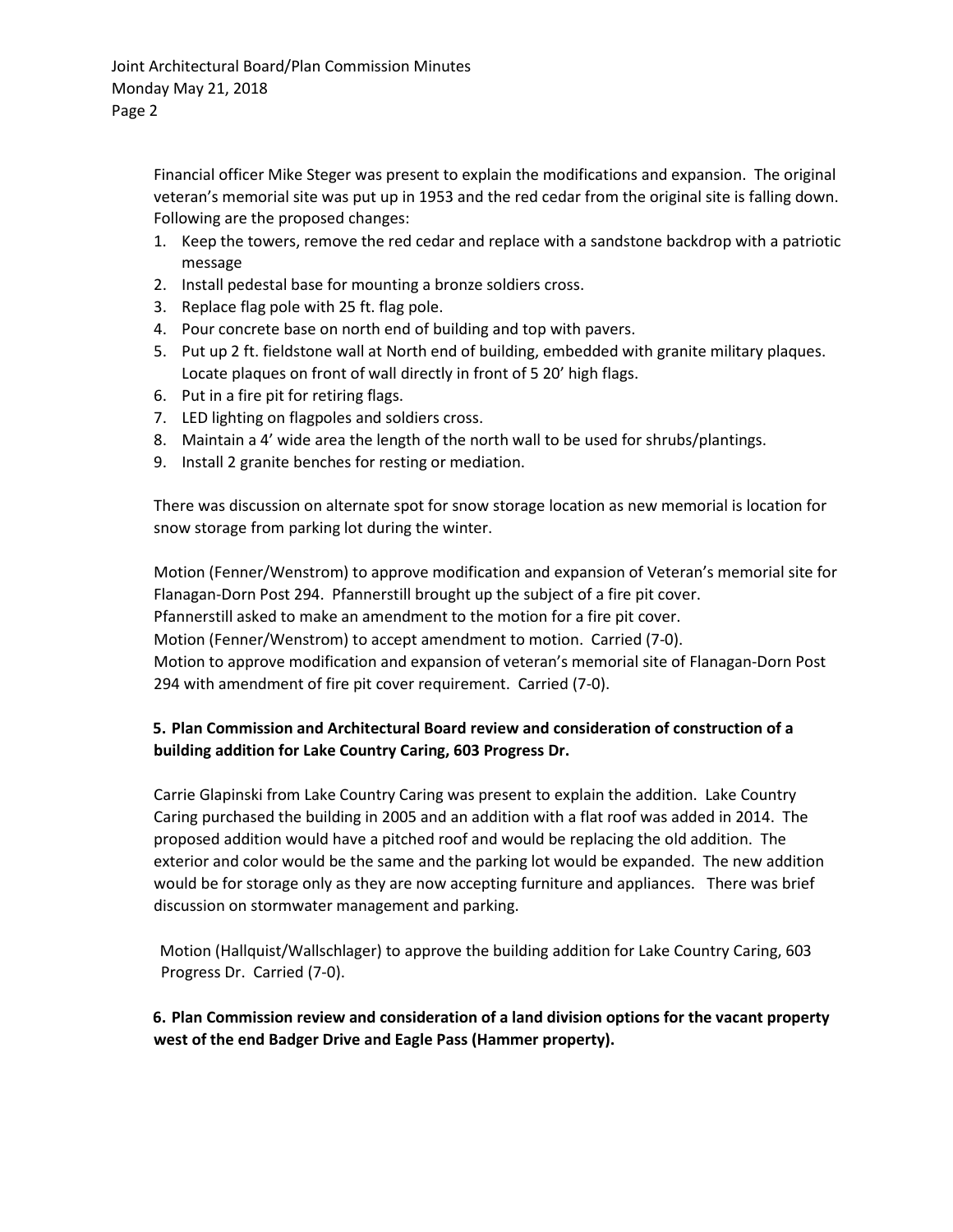Dan Hammer was present and there to explain the Hammer property and that he won't subsidize the roads to develop the property. Leon Clark owned the property in the 30's & 40's, the property then was a chicken farm, and it was sold to Mr. Hammer's parents in 1972. 20 yrs. ago when the subdivision moved in about 30 lots were developed. The developers wanted to buy the property from his mother to continue the movement of the lots west but she was adamant not to sell it. The concept that the subdivision put in 20 yrs. ago by the developer is the same that the village and this board are using to now develop properties to the west. The concept was to build roads across Lisbon Ave east and west and then join them north and south.

Hammer stated several different concepts have been brought before the board but have been rejected.

He went on to say as a trustee of the property he hired an attorney and a developer that went before the board, presented a proposal for 8 lots that would make a pie shape lots instead of continuing the road east and west, but that would connect simply as a cul de sac which was a money saving decision but the board said no. The board said the concept that was originally done, by the Plan Commission that approved the subdivisions concept, had to go thru, however that developer went bankrupt. The first plan that was presented with 8 lots was rejected with roads that moved east to west and at that time it was stated they needed to have more easements, they couldn't use the subdivision ponds and would have to use more land, so the developer backed out. Several months' back another developer came before the board again with a 4 lot concept, however it rejected again saying Mr. Hammer and the developer had to run those roads. Mr. Hammer briefly went over the cost of what it would take to develop those properties equaling \$900,000. Mr. Hammer said nothing can be done with that lot, it is a dead lot right now and no developer will ever want to develop it with the constraints that are placed on it. He said he will not sink any more money into it, they have it listed for sale but his realtor doesn't think it will sell.

Fenner commented on the property under the current comprehensive plan. He also said development should take place in a very controlled manner with maximum use of stormwater management, transportation and so on. He went on to say it doesn't make sense to develop these 4 parcels in the manner proposed when we know there is pressure to develop the properties to the west, they should be developed as a unit.

deCourcy-Bower commented value of property, access to the east and properties to the west. Pfannerstill commented on the property currently in the situation it is because of the historical decisions not because of this board. Mr. Hammer said he was not there to make a decision but to let them know he and his children would not put any more money into the property.

#### **7. Plan Commission review and consideration of a concept site plan for a condominium property on the property located at and adjacent to N56 W28628 CTH K (Lisbon Road).**

Matt Neumann was present to explain the conceptual plan for the condominium property. The current plan is just for the 40 acres also known as the north 40, where previously there was an 80 acre master plan that included the 40 acres to the north and 40 acres to the east plus it also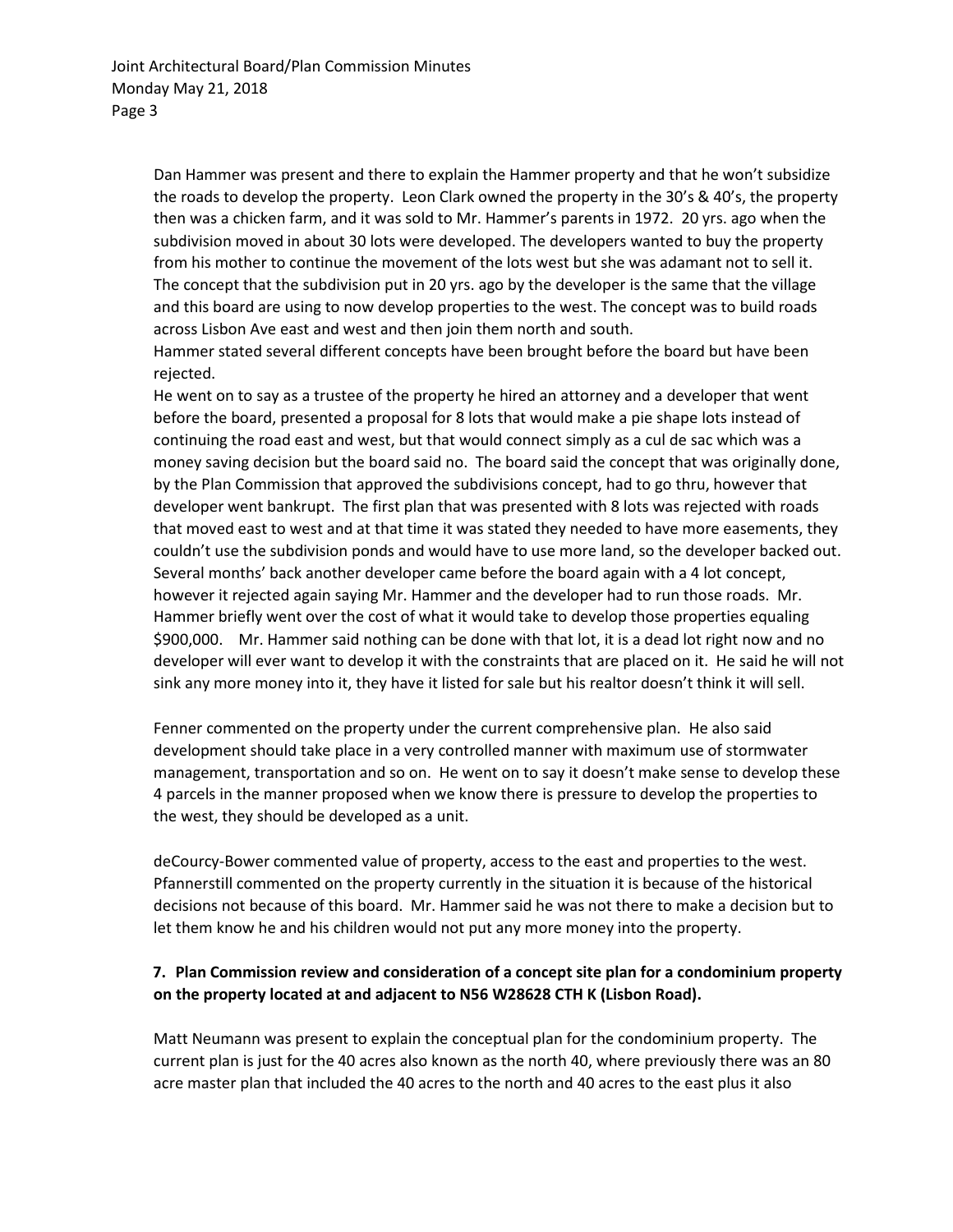included a density change. The density change was going to help fund the road improvement however they removed that plan and tabled the density conversation due to a lot objections from residents in Hartland as well as Merton. The sale of the property been completed with Mr. Jungbluth and they still believe it should be in annexed to Hartland to have sewer and water. Hartland's comprehensive plan would allow 50-51 units and their plan is for 50 units of housing. The concept plan is for condominium homes and is called that because they are single family condominiums that will look and feel like a single family neighborhood. The lawns and common areas will be maintained by a condominium association. The reason the density looks denser than it really is, is because they are preserving more land on the site with a buffer along Hwy K and then northwest corner of property they are preserving 13-14 acres of wooded area that is considered natural isolated resource. There will also be walking trails thru the woods with a plan to connect to the Mary Hill walking trail. The  $1<sup>st</sup>$  access point will be at the top of the hill on K as it meets site distance requirement code and you can see a long ways in both directions. The 2<sup>nd</sup> connection point is S. Oak Drive which they had previously talked about making it emergency access road. One of the reasons for changing that is they feel it's important to have that connection point if the County restricts the  $1<sup>st</sup>$  access point when they develop Cty Road K, until another access point be developed after Cty Road K is developed. Mr. Neumann said they don't believe a lot of traffic will be going in out of thru Mary Hill because it is not the quickest access point to Hwy K. He also said the connection point with S. Oak has always been part of the comprehensive plan. The condominiums will range from 1600 -2200 sq. ft., all ranch style condos and larger common space. Neumann said there is a strong demand in Hartland for \$450,000-\$600,000 housing. Ann Wallschlager commented that she believes the S. Oak connection will be used more than what Mr. Neumann is saying.

There was discussion on density, land development, and environmental corridor. Also if there would be a need for a change in comp plan regarding density with this plan.

Residents that commented:

- 1. Constantine Xykis 605 S. Oak Dr. is opposed to the connection, is concerned about increase in cars on road, sewer capacity and concerned about safety.
- 2. Steve Newton 614 S. Oak Dr. read a portions of minutes from the March 20<sup>th</sup>, 2017 Meeting regarding what Mr. Neumann said during that meeting.
- 3. Scott Wade 607 S. Oak Dr. expressed concern about kids, property values and if it is really necessary to have road go thru to develop the property.
- 4. Susan Dryer 606 S. Oak Dr. opposed and concerned about density, access and property values.
- 5. Michael Logelin 603 S. Oak Dr. concerned with traffic
- 6. Peter Jungbluth Hwy K- commented how he has watched the different developments go in. Said the small percentage of people present that are against it don't represent the people of Hartland or Merton, Hartland's intent and plan has all along been to continue the road thru, said the board members are leaders for safety and welfare of Hartland and shouldn't be swayed by a few people.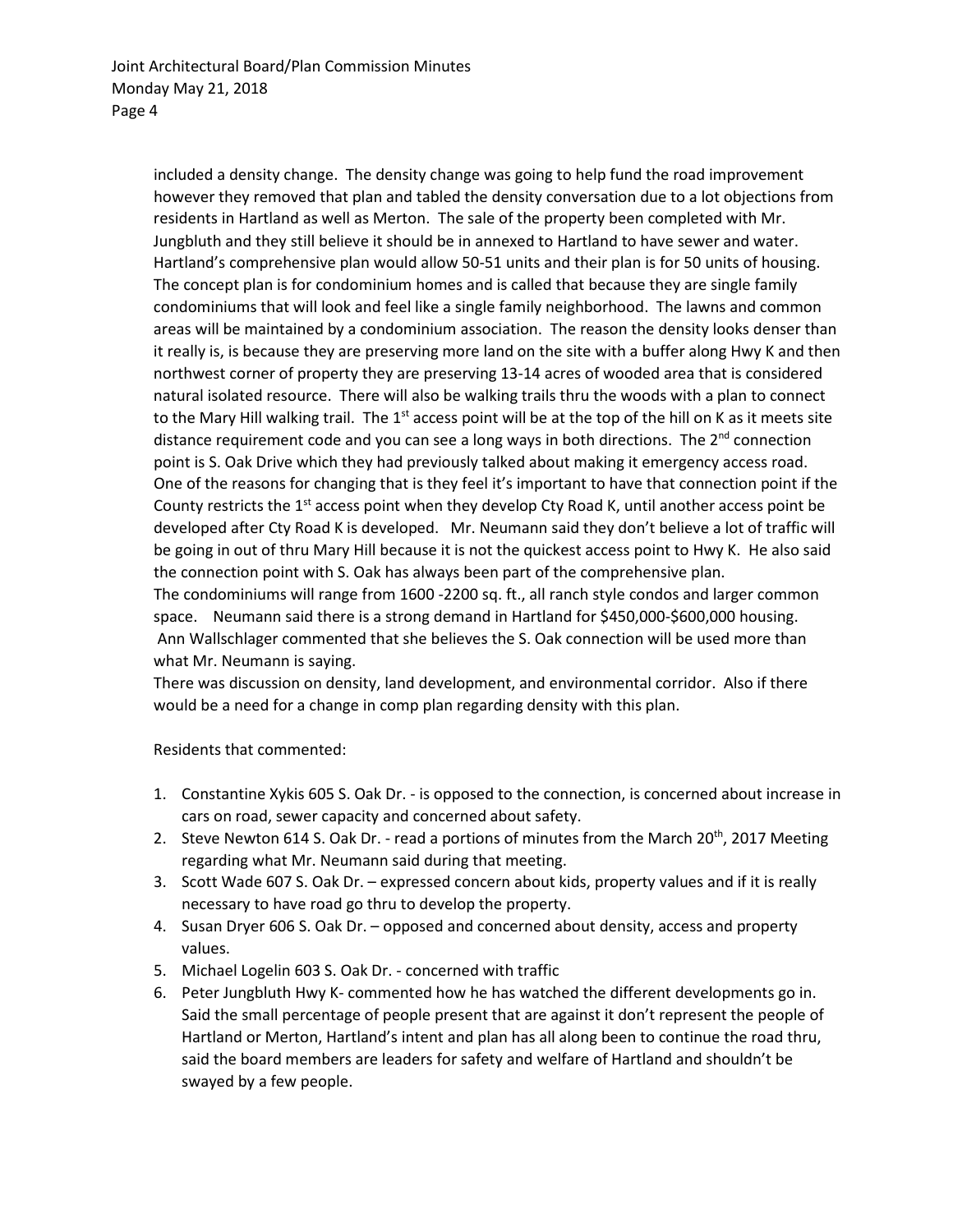Pfannerstill asked the residents present from S. Oak Dr. if they would be opposed to the development if it doesn't go thru S. Oak Dr.? The answer was no.

Matt Neumann addressed some of the questions and commented on the following things -

- 1. In regards to the sewer capacity- he said yes it will handle it and will not be an issue.
- 2. Traffic Study- He said according to industry standards is if it is over 100 homes a traffic study has to be done, and under a 100 units typically that is not the case.
- 3. Regarding meeting with the residents, if he said he would meet with them, he is more than willing to meet with them.
- 4. Substantial difference in what he was proposing before and what he is proposing now.
- 5. A connection to S. Oak Drive has always been in the Comprehensive Plan.
- 6. He believes most residents of the new development will primarily go out the  $1<sup>st</sup>$ entrance/access.

Fenner asked what type of approvals or permits they needed to get.

Neumann said they met with the County and asked them to take a look at the access point which they did. The County said preliminary that would be the safest access point and said they would need to get a county highway permit to put an intersection in. Fenner asked about sewer capacity and Administrator Cox stated that planning accounts for development, also the costs are covered by connection fees.

Pfannerstill asked about the type of entrance for the proposed development it will be standard. Mr. Neumann said it will be narrow which helps keep traffic speed down. deCourcy-Bower mentioned the roads Shadow Ridge Drive and Stone Ridge Drive that were also intended to connect to the east and to the west. He went on to say the roads were put in to facilitate orderly development of this area and this has been the plan for many years. There was brief discussion on private roads vs public roads.

Motion (Fenner/Swenson) to approve the concept site plan as presented for a condominium property located at and adjacent to N56 W28628 CTH K only, with the following comments- it is not to be construed as an approval of a continuation of the connection of streets, anything with those not be construed as an approval of an access immediately to Hwy K, motion is to approve in general of the density of the project as presented because it seems to be consistent with the comprehensive plan. Carried (7-0). (Conceptually to the density and the layout)

## **8. Plan Commission review and consideration of a Planned Unit Development amendment for Riverwalk to allow full commercial use in the mixed use building.**

Ryne Hodgson from J.D. McCormick was present to explain the PUD amendment for Riverwalk. He went over the wording change. A tenant is looking to take over the entire building with minor changes to the  $2^{nd}$  floor. 3 of the 5 units will stay as is. There will still be apartments on  $2^{nd}$  floor but will be utilized as commercial space offices. The space still has kitchen and baths so the space is reversible.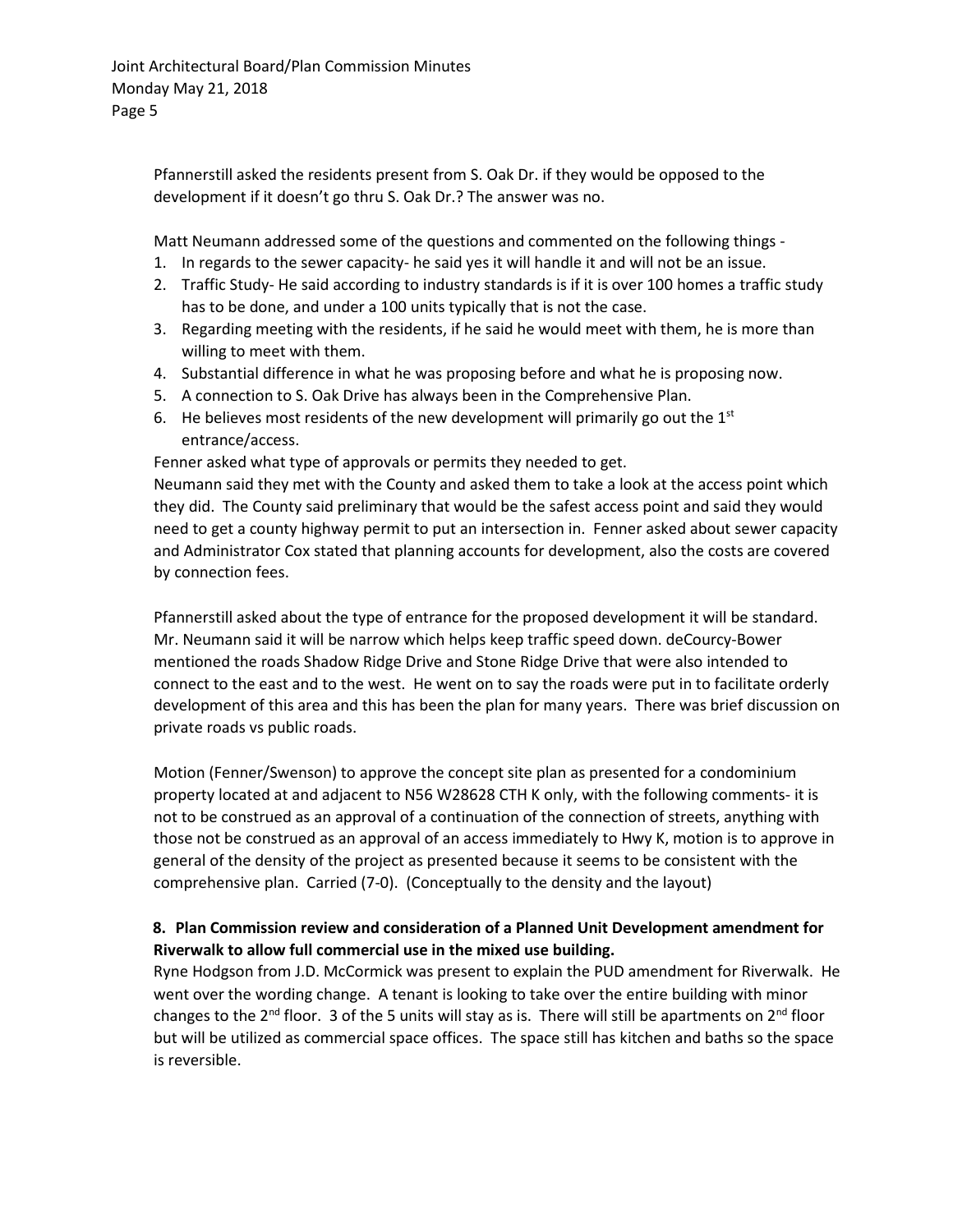Charlie Seller of Keller Williams said the plan was to keep the 3 residential units as written in the PUD and would take those units over as commercial office space but will still be framed out as apartments and still maintain the kitchens and bathrooms, so they would be reversible. They are looking at a 7 year triple net lease working with the developer on the plans. There will be 6 full time employees, 50 agents for the total office space but not all will be at the same location at once. The  $2^{nd}$  floor will be for training and the space is similar in size to their office in Whitefish Bay. Hallquist asked about the allotted parking, Ann Wallschlager said she went out and counted the parking spots and the allotted parking.

Wallschlager stated the parking in the area is currently bad and there is no way to house that many people. Seller said for perspective there are 160 agents in Whitefish Bay which pretty much houses downtown Milwaukee to Mequon west to Tosa/Brookfield with 7 full time employees and has not had any issues.

deCourcy-Bower stated development was brought to Village as mixed used development to redefine and help create a vibrant downtown Hartland. The downtown revitalization plan was looked at what was wanted downtown, which was primarily retail trade with professional businesses. Village was originally told it would be residential on top, retail on the bottom and now it will be 7 people most of the time with some people coming and going, not bringing much vibrancy to the village. deCourcy-Bower stated he feels amending the PUD to allow commercial space doesn't fit with the goals of what this whole development was. Seller responded that they become very active within the community, visiting local establishments with clients and like to be part of the community.

Hussinger said the code does say for residential 2 parking spaces for every dwelling 1 must be in a garage or indoors, and there is a certain amount needed for guest parking. The village has the ability to amend that which they did; they reduced that overall parking to 1.4/1.5 parking spaces per dwelling because the applicant asked for it. They demonstrated that with other projects it was sufficient, the plan Commission approved it, the Village Board approved it and that is where we are at today. They are switching from residential units to pure commercial space with peak parking needs.

Pfannerstill said the training events should probably looked at as an event such as an event at Nixon Park, it is not needed all of the time. Brief discussion on agents not being there consistently, agents come and go, and there are 2 training events a week.

Fenner asked about the mixed use. Hussinger said originally what was approved and built were 5 residential units on the second floor and 1 residential unit on the 1<sup>st</sup> floor with the balance of the  $1<sup>st</sup>$  floor being commercial space. He went on to say that the  $1<sup>st</sup>$  floor residential unit must remain if there is any residential in the building at all. Fenner said in reading the original agreement it says the developer shall construct a 4000 sq. ft. building 2 story mixed use with commercial units on the ground floor and 3 residential units on the  $2^{nd}$  floor, and Hussinger said that is not what is there. Administrator Cox said some time ago, when the matter came up of the issue of the  $1<sup>st</sup>$  floor